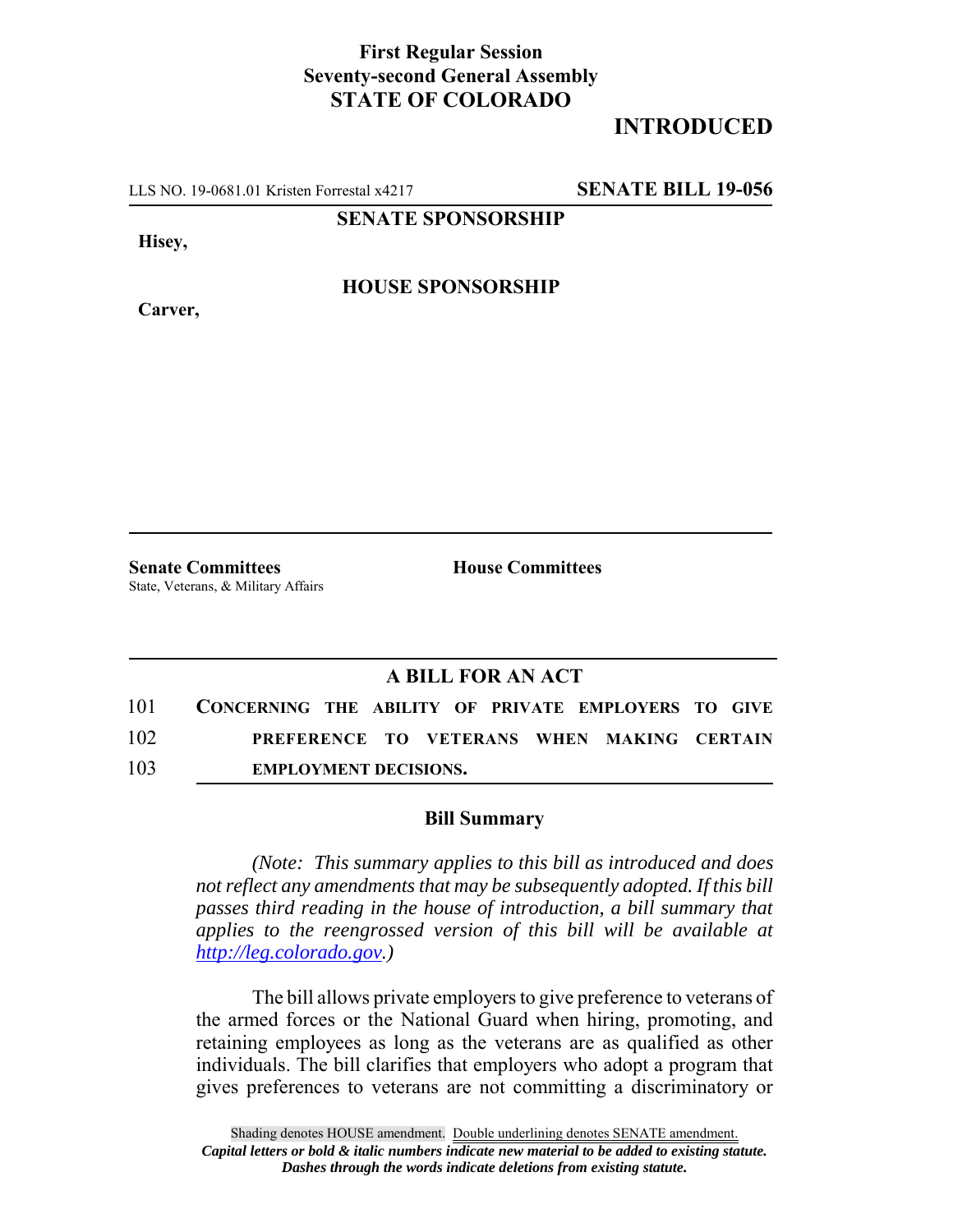unfair labor practice.

 *Be it enacted by the General Assembly of the State of Colorado:* **SECTION 1.** In Colorado Revised Statutes, **add** 8-1-153 as follows: **8-1-153. Private employers - veterans preference for employment - definitions - rules.** (1) AS USED IN THIS SECTION: (a) "PRIVATE EMPLOYER" MEANS A NONPUBLIC SOLE PROPRIETOR, CORPORATION, PARTNERSHIP, LIMITED LIABILITY COMPANY, OR OTHER PRIVATE, NONPUBLIC ENTITY EMPLOYING ONE OR MORE EMPLOYEES WITHIN THE STATE. (b) "VETERAN" MEANS A PERSON WHO: (I) HAS SERVED ON ACTIVE DUTY WITH THE ARMED FORCES OF THE UNITED STATES FOR A PERIOD OF MORE THAN ONE HUNDRED EIGHTY DAYS AND WAS DISCHARGED OR RELEASED FROM ACTIVE DUTY UNDER CONDITIONS OTHER THAN DISHONORABLE; (II) WAS DISCHARGED OR RELEASED FROM ACTIVE DUTY WITH THE ARMED FORCES OF THE UNITED STATES BECAUSE OF A SERVICE-CONNECTED DISABILITY; OR (III) IS OR HAS BEEN A MEMBER OF THE NATIONAL GUARD FOR A PERIOD OF MORE THAN ONE HUNDRED EIGHTY DAYS OR WHO HAS SEPARATED FROM THE NATIONAL GUARD UNDER CONDITIONS OTHER THAN DISHONORABLE. **(c) "VETERANS' PREFERENCE EMPLOYMENT POLICY" MEANS A**  PRIVATE EMPLOYER'S PREFERENCE FOR HIRING, PROMOTING, OR RETAINING A VETERAN OVER ANOTHER APPLICANT OR EMPLOYEE SO LONG AS THE VETERAN IS AS QUALIFIED AS THE OTHER APPLICANT OR EMPLOYEE.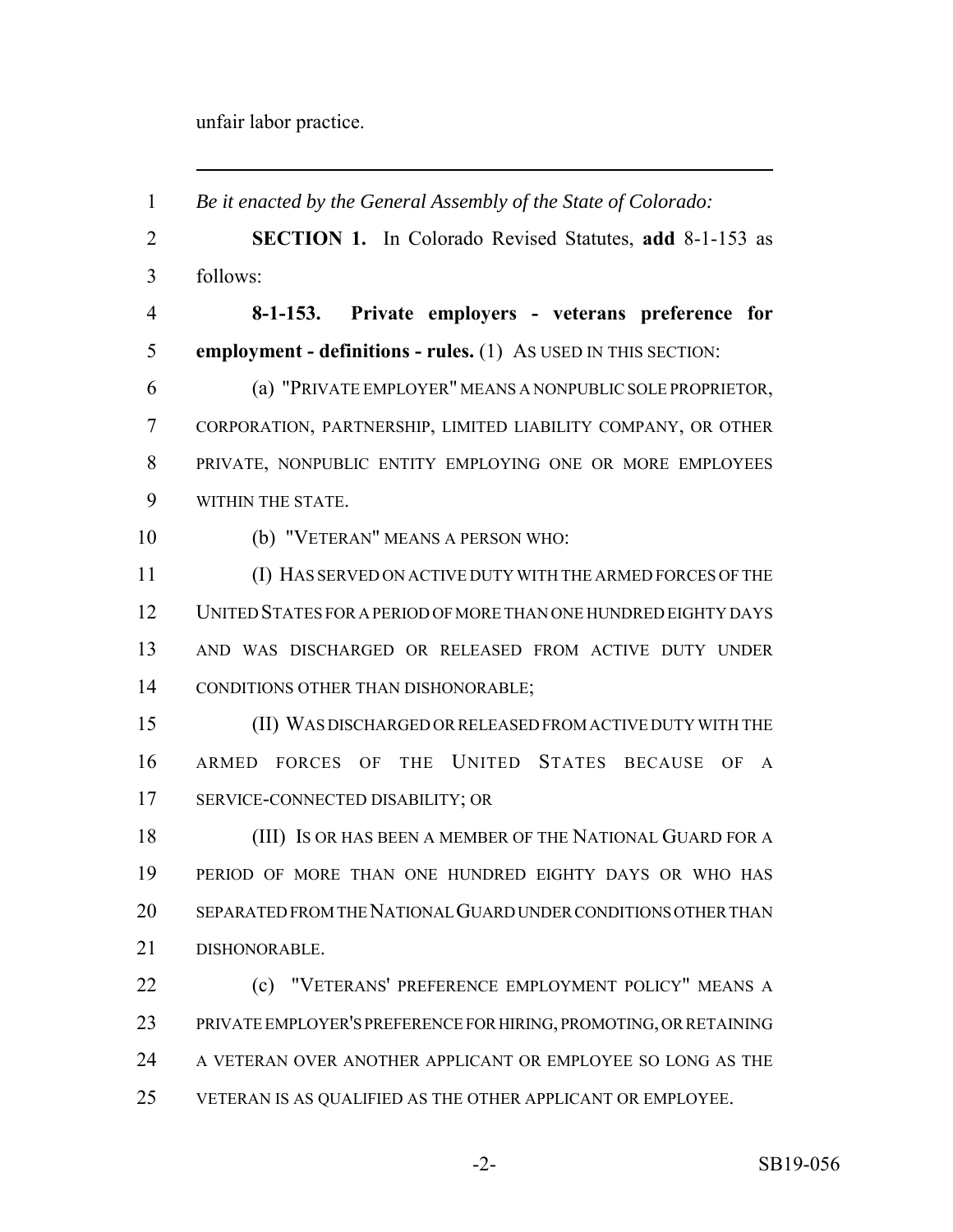(2) A PRIVATE EMPLOYER MAY ADOPT AND APPLY A VETERANS' PREFERENCE EMPLOYMENT POLICY IF:

 (a) THE VETERANS' PREFERENCE EMPLOYMENT POLICY IS IN WRITING;

 (b) THE VETERANS' PREFERENCE EMPLOYMENT POLICY IS PROMINENTLY POSTED BY THE PRIVATE EMPLOYER AT THE PLACE OF EMPLOYMENT OR ON ANY WEBSITE MAINTAINED BY THE PRIVATE EMPLOYER CONCERNING THE EMPLOYMENT, HIRING, OR RETENTION OF EMPLOYEES;

 (c) THE PRIVATE EMPLOYER'S JOB APPLICATION FORM INFORMS ALL APPLICANTS OF THE VETERANS' PREFERENCE EMPLOYMENT POLICY; AND 12 (d) THE PRIVATE EMPLOYER APPLIES THE VETERANS' PREFERENCE EMPLOYMENT POLICY UNIFORMLY TO ALL EMPLOYMENT DECISIONS REGARDING THE HIRING OR PROMOTION OF VETERANS OR THE RETENTION OF VETERANS DURING A REDUCTION IN THE WORKFORCE.

 (3) A PRIVATE EMPLOYER THAT ADOPTS AND APPLIES A VETERANS' PREFERENCE EMPLOYMENT POLICY IN ACCORDANCE WITH THIS SECTION IS NOT COMMITTING A DISCRIMINATORY OR UNFAIR LABOR PRACTICE IN 19 VIOLATION OF PART 4 OF ARTICLE 34 OF TITLE 24.

20 (4) THE DEPARTMENT MAY PROMULGATE RULES THAT ESTABLISH PROOF THAT AN INDIVIDUAL IS A VETERAN AND ELIGIBLE FOR A PRIVATE EMPLOYER'S VETERANS' PREFERENCE EMPLOYMENT POLICY.

 **SECTION 2. Act subject to petition - effective date.** This act takes effect at 12:01 a.m. on the day following the expiration of the ninety-day period after final adjournment of the general assembly (August 2, 2019, if adjournment sine die is on May 3, 2019); except that, if a referendum petition is filed pursuant to section 1 (3) of article V of the